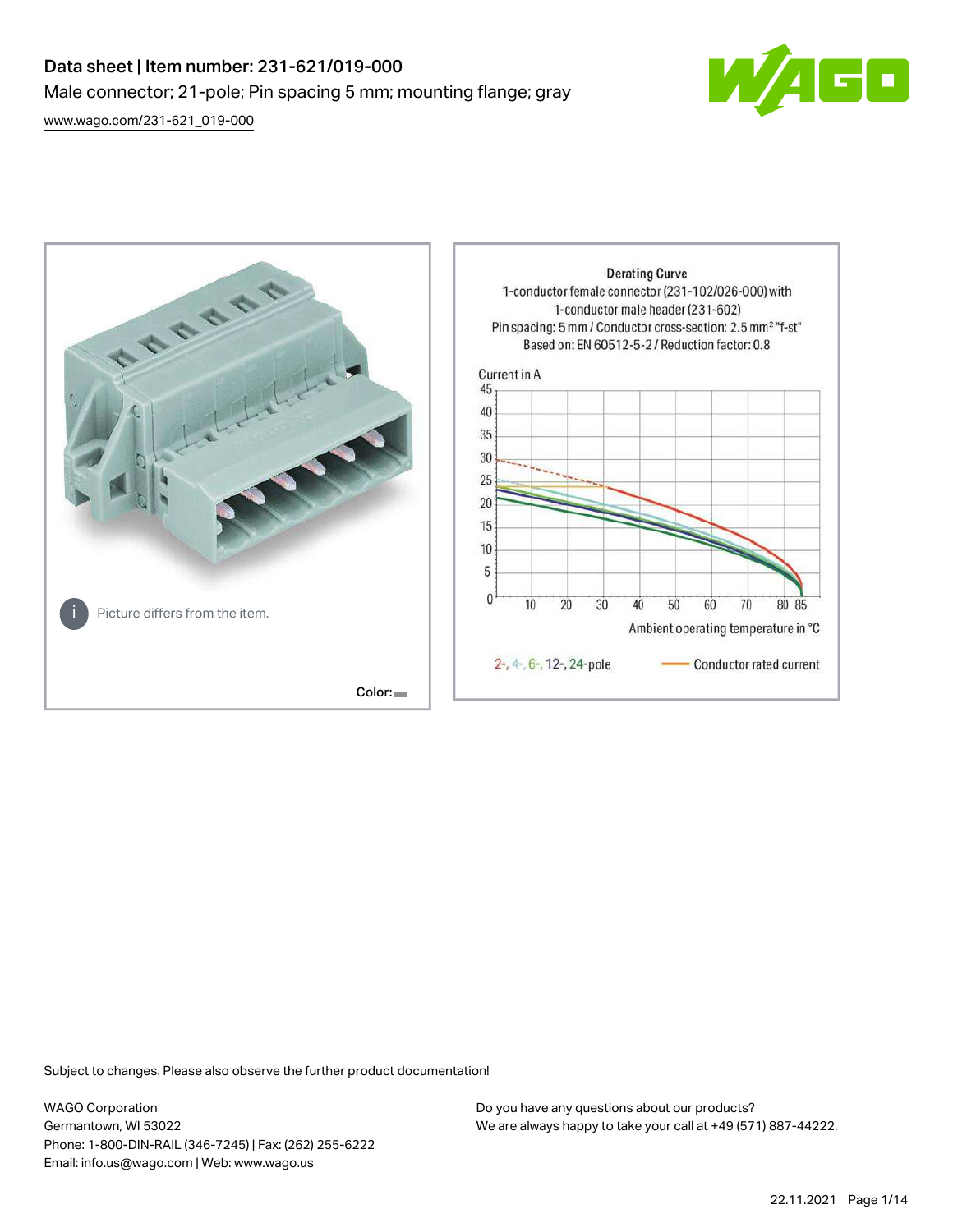



```
L = (pole no. -1) x pin spacing +8.2 mm
```
 $L_3 = L - 0.2$  mm

```
L_4 = L3 + 5.8 mm
```

```
L_{\rm g} = L3 + 11.8 mm
```
#### Item description

- $\blacksquare$ Universal connection for all conductor types
- Easy cable pre-assembly and on-unit wiring via vertical and horizontal CAGE CLAMP<sup>®</sup> actuation  $\blacksquare$

Subject to changes. Please also observe the further product documentation! For wire-to-wire and board-to-wire connections

WAGO Corporation Germantown, WI 53022 Phone: 1-800-DIN-RAIL (346-7245) | Fax: (262) 255-6222 Email: info.us@wago.com | Web: www.wago.us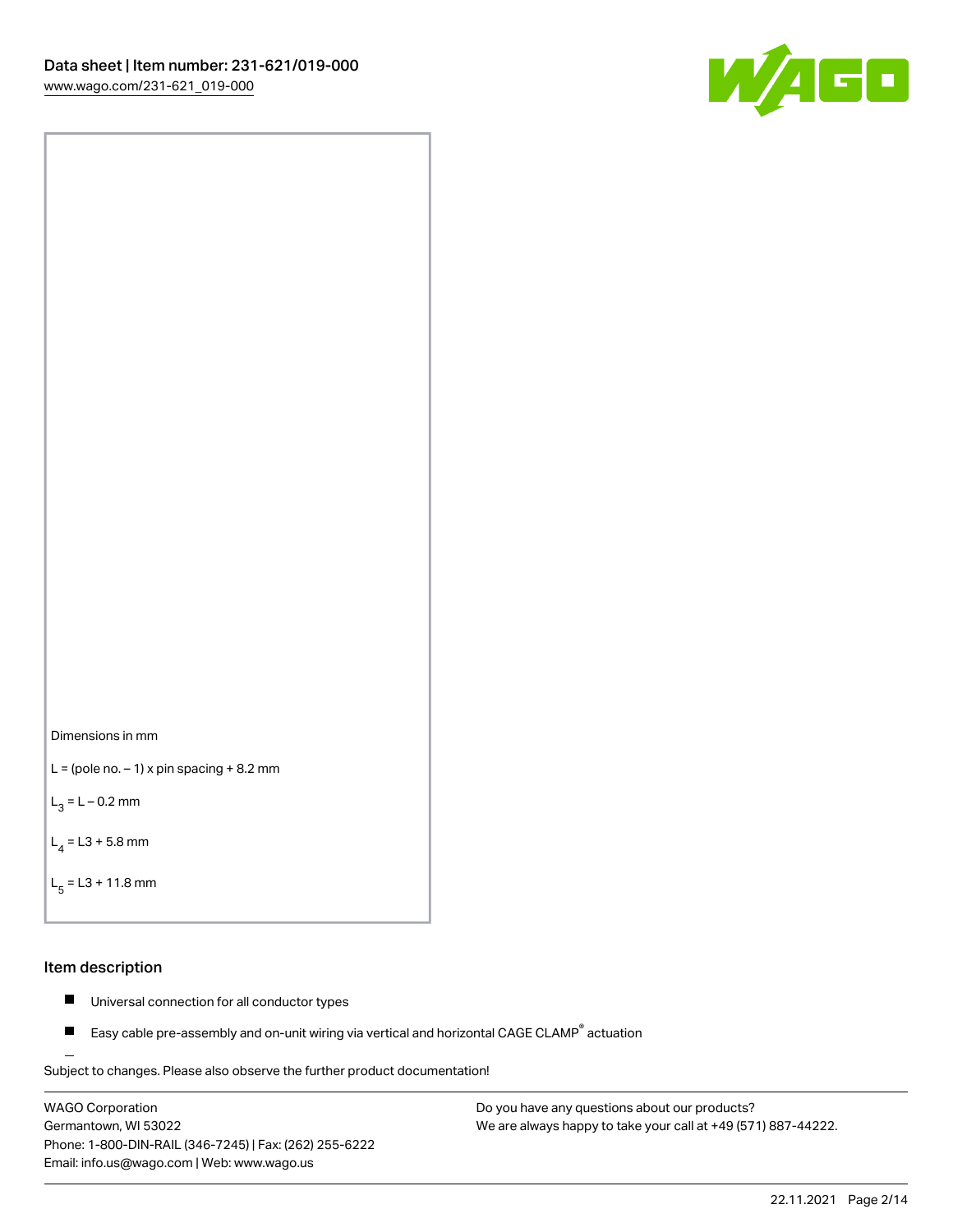

- For wire-to-wire and board-to-wire connections
- $\blacksquare$ Versions available with snap-in mounting feet or flanges for panel or through-panel mounting
- $\blacksquare$ With coding fingers

# Data

## Notes

| Safety information 1 | The MCS-MULTI CONNECTION SYSTEM includes connectors<br>without breaking capacity in accordance with DIN EN 61984. When<br>used as intended, these connectors must not be connected<br>/disconnected when live or under load. The circuit design should<br>ensure header pins, which can be touched, are not live when<br>unmated. |
|----------------------|-----------------------------------------------------------------------------------------------------------------------------------------------------------------------------------------------------------------------------------------------------------------------------------------------------------------------------------|
| Variants:            | Other pole numbers<br>Gold-plated or partially gold-plated contact surfaces<br>Other versions (or variants) can be requested from WAGO Sales or<br>configured at https://configurator.wago.com/                                                                                                                                   |

# Electrical data

#### IEC Approvals

| Ratings per                 | IEC/EN 60664-1                                                        |
|-----------------------------|-----------------------------------------------------------------------|
| Rated voltage (III / 3)     | 320 V                                                                 |
| Rated surge voltage (III/3) | 4 <sub>k</sub> V                                                      |
| Rated voltage (III/2)       | 320 V                                                                 |
| Rated surge voltage (III/2) | 4 <sub>k</sub> V                                                      |
| Nominal voltage (II/2)      | 630 V                                                                 |
| Rated surge voltage (II/2)  | 4 <sub>k</sub> V                                                      |
| Rated current               | 12A                                                                   |
| Legend (ratings)            | $(III / 2)$ $\triangle$ Overvoltage category III / Pollution degree 2 |

## UL Approvals

| Approvals per                  | UL 1059 |
|--------------------------------|---------|
| Rated voltage UL (Use Group B) | 300 V   |
| Rated current UL (Use Group B) | 15 A    |
| Rated voltage UL (Use Group D) | 300 V   |
| Rated current UL (Use Group D) | 10 A    |

| <b>WAGO Corporation</b>                                | Do you have any questions about our products?                 |
|--------------------------------------------------------|---------------------------------------------------------------|
| Germantown, WI 53022                                   | We are always happy to take your call at +49 (571) 887-44222. |
| Phone: 1-800-DIN-RAIL (346-7245)   Fax: (262) 255-6222 |                                                               |
| Email: info.us@wago.com   Web: www.wago.us             |                                                               |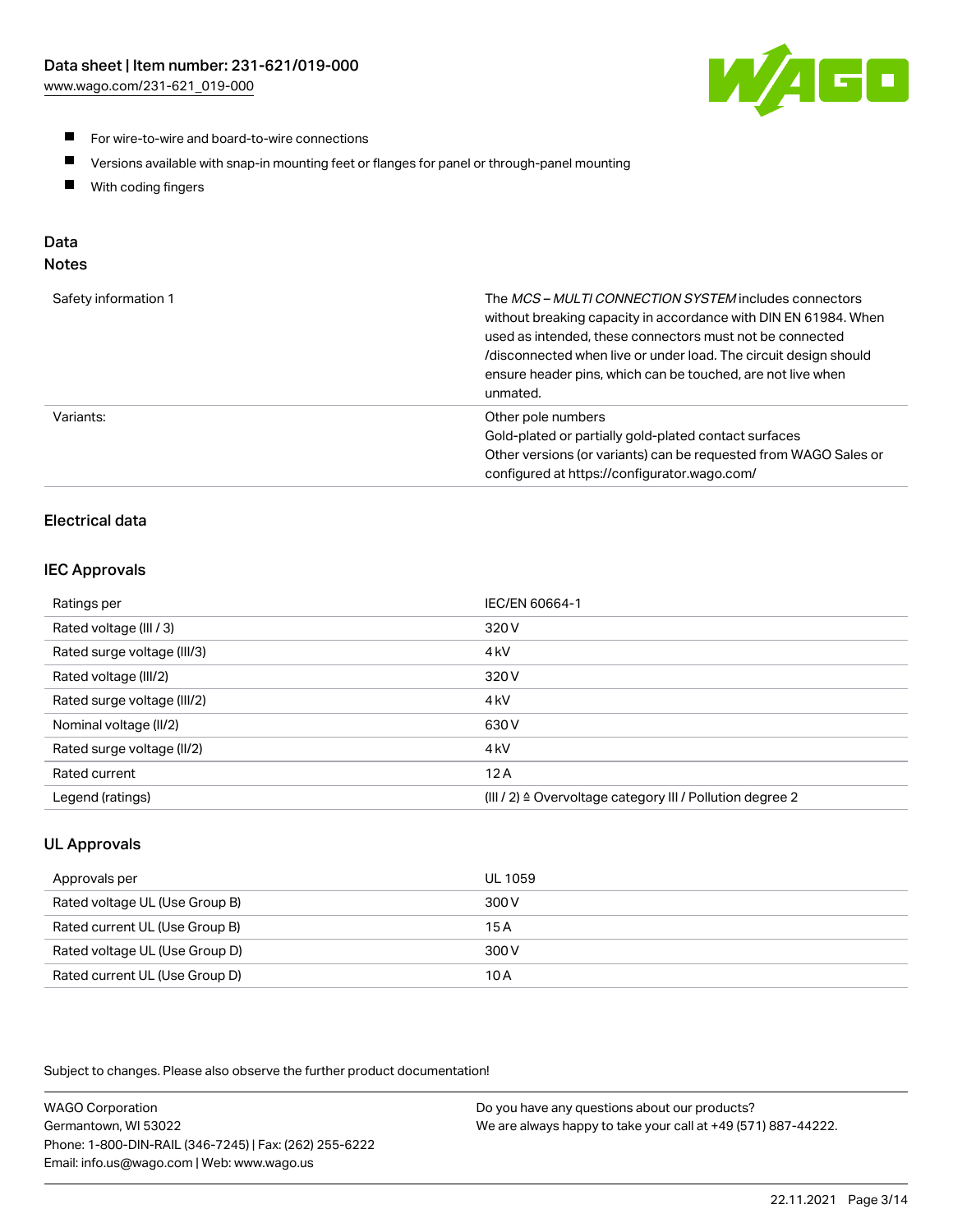

# Ratings per UL

| Rated voltage UL 1977 | 600 V |
|-----------------------|-------|
| Rated current UL 1977 | 1 E   |

#### CSA Approvals

| Approvals per                   | CSA   |
|---------------------------------|-------|
| Rated voltage CSA (Use Group B) | 300 V |
| Rated current CSA (Use Group B) | 15 A  |
| Rated voltage CSA (Use Group D) | 300 V |
| Rated current CSA (Use Group D) | 10 A  |

## Connection data

| Total number of connection points | 2. |
|-----------------------------------|----|
| Total number of potentials        |    |
| Number of connection types        |    |
| Number of levels                  |    |

#### Connection 1

| Connection technology                             | CAGE CLAMP <sup>®</sup>                |
|---------------------------------------------------|----------------------------------------|
| Actuation type                                    | Operating tool                         |
| Solid conductor                                   | $0.082.5$ mm <sup>2</sup> / 28  12 AWG |
| Fine-stranded conductor                           | $0.082.5$ mm <sup>2</sup> / 28  12 AWG |
| Fine-stranded conductor; with insulated ferrule   | $0.251.5$ mm <sup>2</sup>              |
| Fine-stranded conductor; with uninsulated ferrule | $0.252.5$ mm <sup>2</sup>              |
| Strip length                                      | 89 mm / 0.31  0.35 inch                |
| Number of poles                                   | 21                                     |
| Conductor entry direction to mating direction     | 0°                                     |

# Physical data

| Pin spacing | 5 mm / 0.197 inch     |
|-------------|-----------------------|
| Width       | 119.8 mm / 4.717 inch |
| Height      | 14.3 mm / 0.563 inch  |
| Depth       | 27.5 mm / 1.083 inch  |

| <b>WAGO Corporation</b>                                | Do you have any questions about our products?                 |
|--------------------------------------------------------|---------------------------------------------------------------|
| Germantown, WI 53022                                   | We are always happy to take your call at +49 (571) 887-44222. |
| Phone: 1-800-DIN-RAIL (346-7245)   Fax: (262) 255-6222 |                                                               |
| Email: info.us@wago.com   Web: www.wago.us             |                                                               |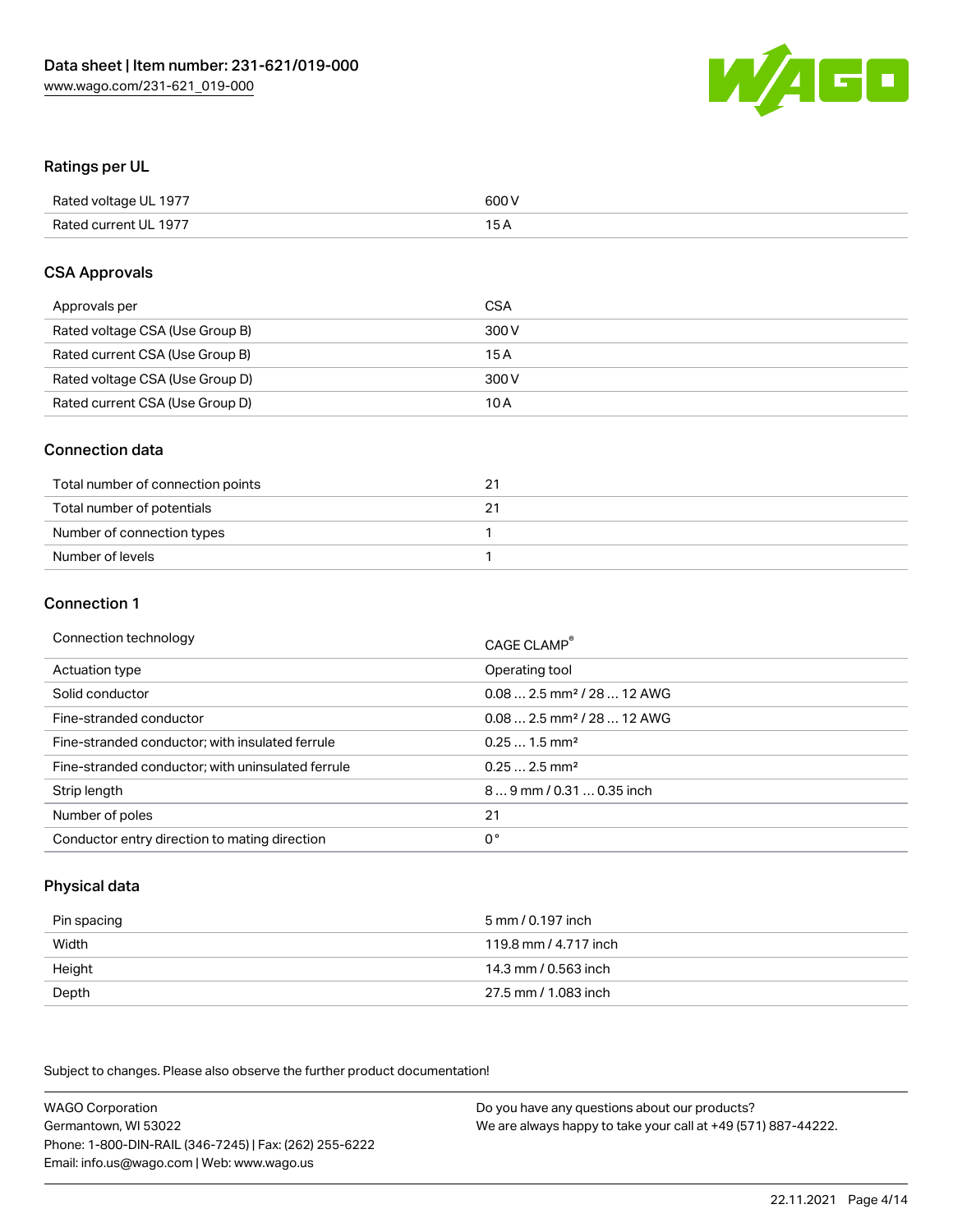

#### Mechanical data

| Mounting type | Mounting flange       |
|---------------|-----------------------|
| Mounting type | Feed-through mounting |
|               | Panel mounting        |

#### Plug-in connection

| Contact type (pluggable connector) | Male connector/plug |
|------------------------------------|---------------------|
| Connector (connection type)        | for conductor       |
| Mismating protection               | No                  |
| Locking of plug-in connection      | Without             |

## Material data

| Color                       | gray                                  |
|-----------------------------|---------------------------------------|
| Material group              |                                       |
| Insulation material         | Polyamide (PA66)                      |
| Flammability class per UL94 | V0                                    |
| Clamping spring material    | Chrome nickel spring steel (CrNi)     |
| Contact material            | Electrolytic copper $(E_{\text{Cl}})$ |
| Contact plating             | tin-plated                            |
| Fire load                   | 0.567 MJ                              |
| Weight                      | 33.1 g                                |
|                             |                                       |

#### Environmental requirements

| Limit temperature range | $-60+100 °C$ |
|-------------------------|--------------|
|-------------------------|--------------|

## Commercial data

| Product Group         | 3 (Multi Conn. System) |
|-----------------------|------------------------|
| PU (SPU)              | 10 Stück               |
| Packaging type        | box                    |
| Country of origin     | DE.                    |
| <b>GTIN</b>           | 4044918259231          |
| Customs tariff number | 8536694040             |

## Approvals / Certificates

#### Country specific Approvals

| <b>WAGO Corporation</b>                                | Do you have any questions about our products?                 |
|--------------------------------------------------------|---------------------------------------------------------------|
| Germantown, WI 53022                                   | We are always happy to take your call at +49 (571) 887-44222. |
| Phone: 1-800-DIN-RAIL (346-7245)   Fax: (262) 255-6222 |                                                               |
| Email: info.us@wago.com   Web: www.wago.us             |                                                               |
|                                                        |                                                               |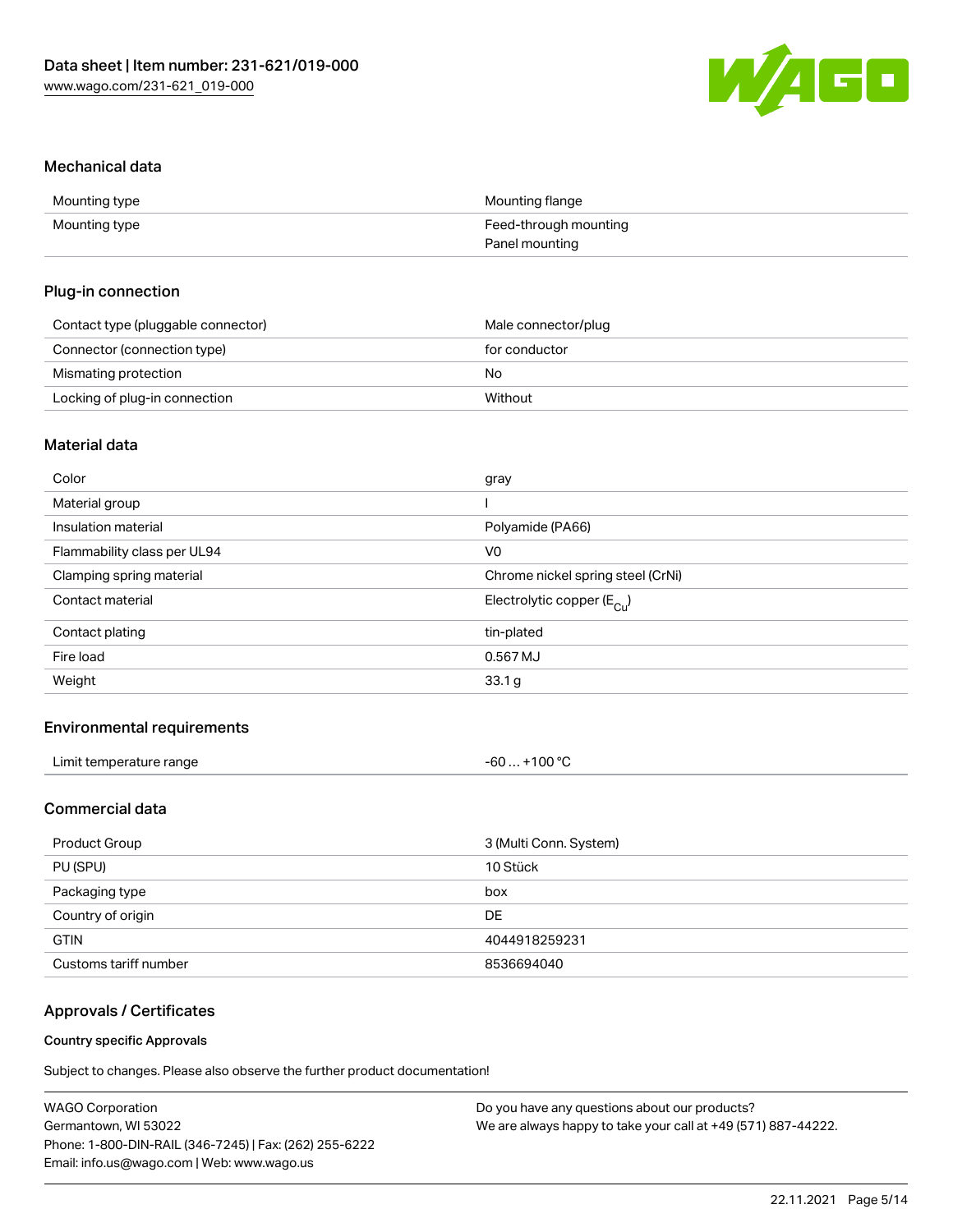

| Logo | Approval                               | <b>Additional Approval Text</b> | Certificate<br>name |
|------|----------------------------------------|---------------------------------|---------------------|
|      | CВ<br>DEKRA Certification B.V.         | IEC 61984                       | NL-39756            |
| F    | <b>CSA</b><br>DEKRA Certification B.V. | C <sub>22.2</sub>               | 1466354             |

#### Ship Approvals

| Approval                                  | <b>Additional Approval Text</b>        | name                               |
|-------------------------------------------|----------------------------------------|------------------------------------|
| <b>ABS</b><br>American Bureau of Shipping | $\overline{\phantom{0}}$               | $19 -$<br>HG1869876-<br><b>PDA</b> |
| <b>BV</b><br>Bureau Veritas S.A.          | <b>IEC 60998</b>                       | 11915/D0<br><b>BV</b>              |
| <b>DNV GL</b>                             | $\overline{\phantom{0}}$               | TAE000016Z                         |
|                                           | Det Norske Veritas, Germanischer Lloyd |                                    |

#### UL-Approvals

|        |                                |                                 | Certificate |
|--------|--------------------------------|---------------------------------|-------------|
| Logo   | Approval                       | <b>Additional Approval Text</b> | name        |
|        | UL                             | <b>UL 1977</b>                  | E45171      |
| $\Box$ | Underwriters Laboratories Inc. |                                 |             |

## Counterpart

|   | Item no.231-121/026-000<br>Female plug; 21-pole; 12 AWG max; pin spacing 5 mm; 1 conductor per pole; gray | www.wago.com/231-121/026-000 |
|---|-----------------------------------------------------------------------------------------------------------|------------------------------|
| 感 | Item no.232-151<br>THT female header; straight; Pin spacing 5 mm; 21-pole; 0.6 x 1.0 mm solder pin; gray  | www.wago.com/232-151         |
|   | Item no.232-251<br>THT female header; angled; Pin spacing 5 mm; 21-pole; 0.6 x 1.0 mm solder pin; gray    | www.wago.com/232-251         |

| <b>WAGO Corporation</b>                                | Do you have any questions about our products?                 |
|--------------------------------------------------------|---------------------------------------------------------------|
| Germantown. WI 53022                                   | We are always happy to take your call at +49 (571) 887-44222. |
| Phone: 1-800-DIN-RAIL (346-7245)   Fax: (262) 255-6222 |                                                               |
| Email: info.us@wago.com   Web: www.wago.us             |                                                               |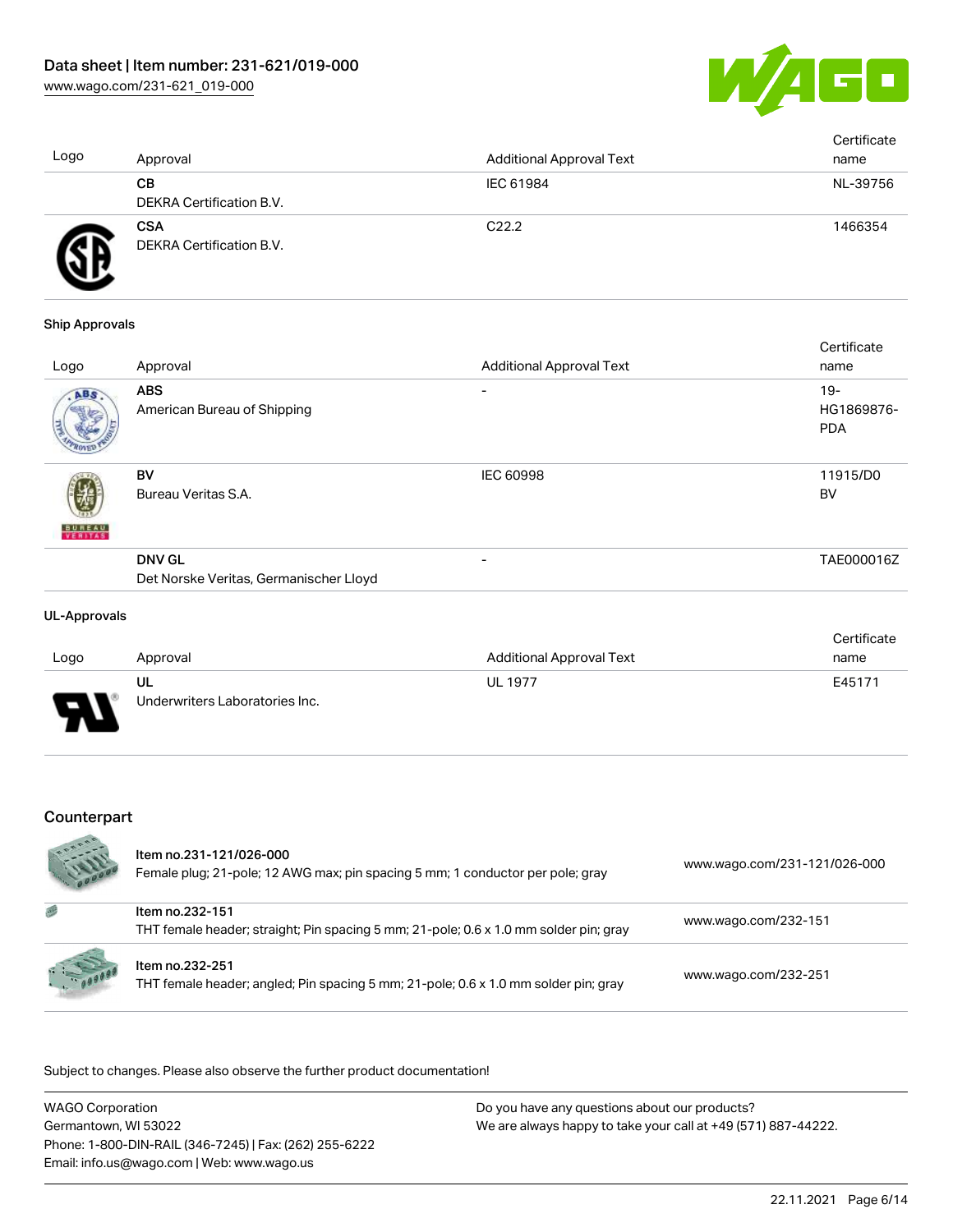

#### Optional accessories

| Operating tool |                                                                                                                  |                      |  |
|----------------|------------------------------------------------------------------------------------------------------------------|----------------------|--|
|                | Item no.: 209-130<br>Operating tool; suitable for 264, 280 and 281 Series; 1-way; of insulating material; white  | www.wago.com/209-130 |  |
|                | Item no.: 209-132<br>Operating tool; for connecting comb-style jumper bar; 2-way; of insulating material         | www.wago.com/209-132 |  |
|                | Item no.: 231-159<br>Operating tool; natural                                                                     | www.wago.com/231-159 |  |
|                | Item no.: 210-250<br>Operating tool; for MCS MINI & MIDI with CAGE CLAMP® connection; red                        | www.wago.com/210-250 |  |
|                | Item no.: 231-231<br>Combination operating tool; red                                                             | www.wago.com/231-231 |  |
|                | Item no.: 210-657<br>Operating tool; Blade: 3.5 x 0.5 mm; with a partially insulated shaft; short; multicoloured | www.wago.com/210-657 |  |
|                | Item no.: 210-720<br>Operating tool; Blade: 3.5 x 0.5 mm; with a partially insulated shaft; multicoloured        | www.wago.com/210-720 |  |
|                | Item no.: 231-131<br>Operating tool; made of insulating material; 1-way; loose; white                            | www.wago.com/231-131 |  |
|                | Item no.: 231-291<br>Operating tool; made of insulating material; 1-way; loose; red                              | www.wago.com/231-291 |  |
|                | Item no.: 280-432<br>Operating tool; made of insulating material; 2-way; white                                   | www.wago.com/280-432 |  |
|                | Item no.: 280-434<br>Operating tool; made of insulating material; 4-way                                          | www.wago.com/280-434 |  |
|                | Item no.: 280-437<br>Operating tool; made of insulating material; 7-way                                          | www.wago.com/280-437 |  |
|                | Item no.: 280-440<br>Operating tool; made of insulating material; 10-way                                         | www.wago.com/280-440 |  |
|                | Item no.: 280-435<br>Operating tool; made of insulating material; 5-way; gray                                    | www.wago.com/280-435 |  |
|                | Item no.: 280-436<br>Operating tool; made of insulating material; 6-way                                          | www.wago.com/280-436 |  |
|                |                                                                                                                  |                      |  |

| <b>WAGO Corporation</b>                                | Do you have any questions about our products?                 |
|--------------------------------------------------------|---------------------------------------------------------------|
| Germantown, WI 53022                                   | We are always happy to take your call at +49 (571) 887-44222. |
| Phone: 1-800-DIN-RAIL (346-7245)   Fax: (262) 255-6222 |                                                               |
| Email: info.us@wago.com   Web: www.wago.us             |                                                               |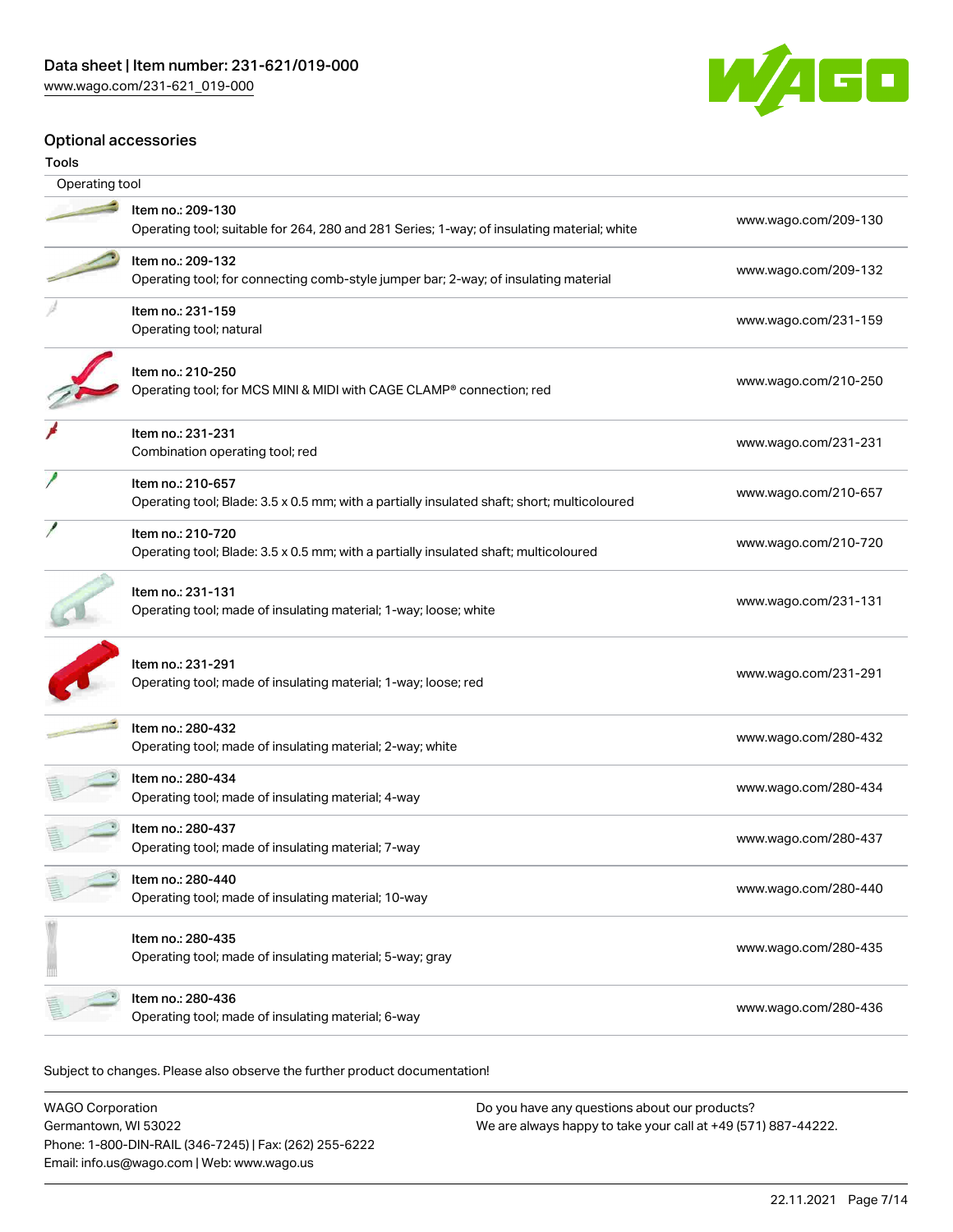[www.wago.com/231-621\\_019-000](http://www.wago.com/231-621_019-000)



[www.wago.com/280-438](http://www.wago.com/280-438)

Item no.: 280-438

Operating tool; made of insulating material; 8-way

|                 | Item no.: 280-433<br>www.wago.com/280-433<br>Operating tool; made of insulating material; 3-way                                                                                    |                      |
|-----------------|------------------------------------------------------------------------------------------------------------------------------------------------------------------------------------|----------------------|
| <b>Ferrules</b> |                                                                                                                                                                                    |                      |
| Ferrule         |                                                                                                                                                                                    |                      |
|                 | Item no.: 216-101<br>Ferrule; Sleeve for 0.5 mm <sup>2</sup> / AWG 22; uninsulated; electro-tin plated; silver-colored                                                             | www.wago.com/216-101 |
|                 | Item no.: 216-104<br>Ferrule; Sleeve for 1.5 mm <sup>2</sup> / AWG 16; uninsulated; electro-tin plated; silver-colored                                                             | www.wago.com/216-104 |
|                 | Item no.: 216-106<br>Ferrule; Sleeve for 2.5 mm <sup>2</sup> / AWG 14; uninsulated; electro-tin plated; silver-colored                                                             | www.wago.com/216-106 |
| Ĭ.              | Item no.: 216-102<br>Ferrule; Sleeve for 0.75 mm <sup>2</sup> / AWG 20; uninsulated; electro-tin plated; silver-colored                                                            | www.wago.com/216-102 |
|                 | Item no.: 216-103<br>Ferrule; Sleeve for 1 mm <sup>2</sup> / AWG 18; uninsulated; electro-tin plated                                                                               | www.wago.com/216-103 |
| î.              | Item no.: 216-123<br>Ferrule; Sleeve for 1 mm <sup>2</sup> / AWG 18; uninsulated; electro-tin plated; silver-colored                                                               | www.wago.com/216-123 |
| î.              | Item no.: 216-122<br>Ferrule; Sleeve for 0.75 mm <sup>2</sup> / AWG 20; uninsulated; electro-tin plated; silver-colored                                                            | www.wago.com/216-122 |
| I               | Item no.: 216-124<br>Ferrule; Sleeve for 1.5 mm <sup>2</sup> / AWG 16; uninsulated; electro-tin plated                                                                             | www.wago.com/216-124 |
|                 | Item no.: 216-142<br>Ferrule; Sleeve for 0.75 mm <sup>2</sup> / 18 AWG; uninsulated; electro-tin plated; electrolytic copper; gastight<br>crimped; acc. to DIN 46228, Part 1/08.92 | www.wago.com/216-142 |
|                 | Item no.: 216-132<br>Ferrule; Sleeve for 0.34 mm <sup>2</sup> / AWG 24; uninsulated; electro-tin plated                                                                            | www.wago.com/216-132 |
|                 | Item no.: 216-121<br>Ferrule; Sleeve for 0.5 mm <sup>2</sup> / AWG 22; uninsulated; electro-tin plated; silver-colored                                                             | www.wago.com/216-121 |
|                 | Item no.: 216-143<br>Ferrule; Sleeve for 1 mm <sup>2</sup> / AWG 18; uninsulated; electro-tin plated; electrolytic copper; gastight<br>crimped; acc. to DIN 46228, Part 1/08.92    | www.wago.com/216-143 |
|                 | Item no.: 216-131<br>Ferrule; Sleeve for 0.25 mm <sup>2</sup> / AWG 24; uninsulated; electro-tin plated; silver-colored                                                            | www.wago.com/216-131 |
|                 | Item no.: 216-141<br>Ferrule; Sleeve for 0.5 mm <sup>2</sup> / 20 AWG; uninsulated; electro-tin plated; electrolytic copper; gastight<br>crimped; acc. to DIN 46228, Part 1/08.92  | www.wago.com/216-141 |
|                 | Item no.: 216-152<br>Ferrule; Sleeve for 0.34 mm <sup>2</sup> / AWG 24; uninsulated; electro-tin plated                                                                            | www.wago.com/216-152 |
|                 | Subject to changes. Please also observe the further product documentation!                                                                                                         |                      |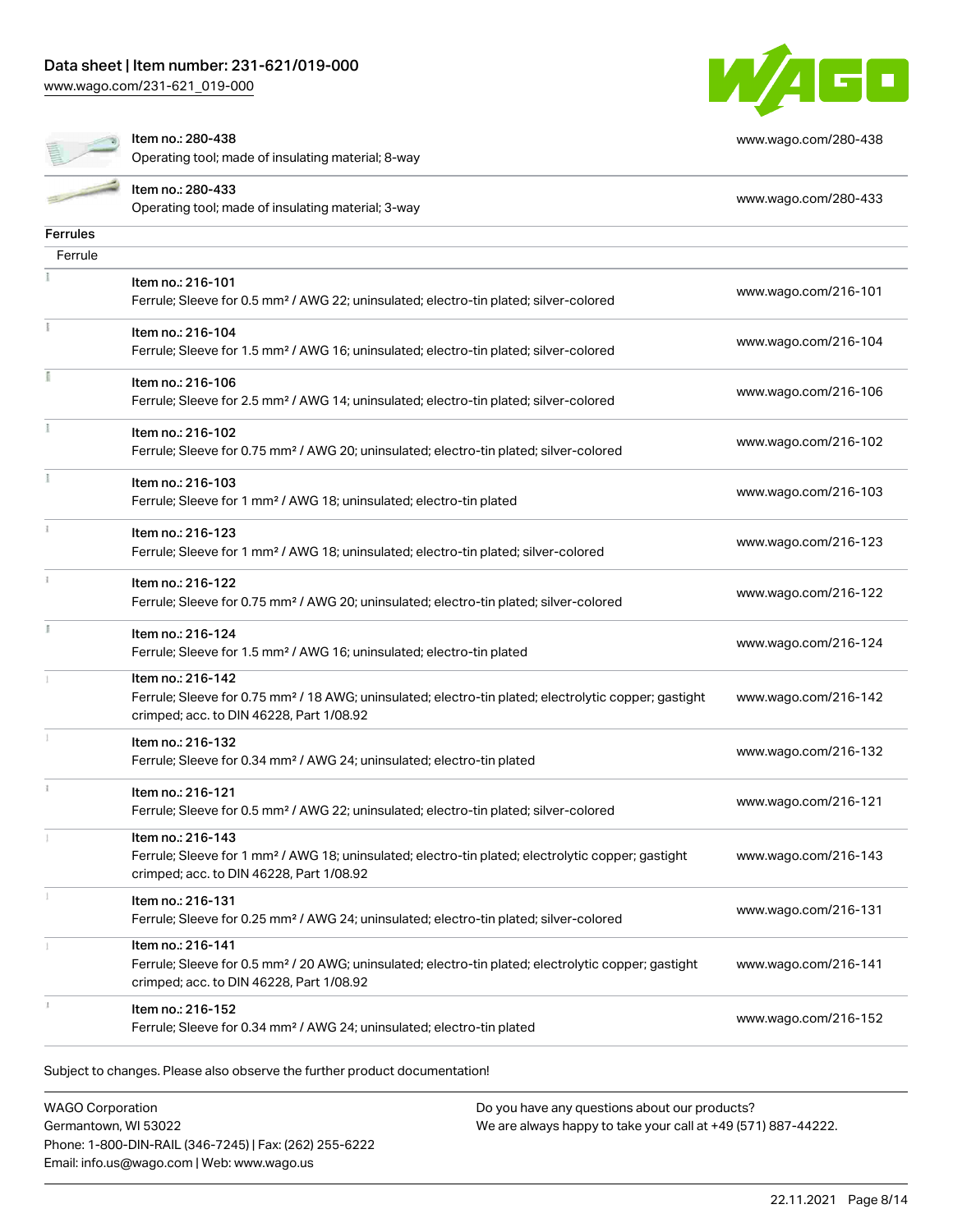## Data sheet | Item number: 231-621/019-000

[www.wago.com/231-621\\_019-000](http://www.wago.com/231-621_019-000)



|   | Item no.: 216-203<br>Ferrule; Sleeve for 1 mm <sup>2</sup> / AWG 18; insulated; electro-tin plated; red                                                                                                 | www.wago.com/216-203 |
|---|---------------------------------------------------------------------------------------------------------------------------------------------------------------------------------------------------------|----------------------|
|   | Item no.: 216-202<br>Ferrule; Sleeve for 0.75 mm <sup>2</sup> / 18 AWG; insulated; electro-tin plated; gray                                                                                             | www.wago.com/216-202 |
|   | Item no.: 216-151<br>Ferrule; Sleeve for 0.25 mm <sup>2</sup> / AWG 24; uninsulated; electro-tin plated                                                                                                 | www.wago.com/216-151 |
| Â | Item no.: 216-204<br>Ferrule; Sleeve for 1.5 mm <sup>2</sup> / AWG 16; insulated; electro-tin plated; black                                                                                             | www.wago.com/216-204 |
|   | Item no.: 216-144<br>Ferrule; Sleeve for 1.5 mm <sup>2</sup> / AWG 16; uninsulated; electro-tin plated; electrolytic copper; gastight<br>crimped; acc. to DIN 46228, Part 1/08.92; silver-colored       | www.wago.com/216-144 |
|   | Item no.: 216-201<br>Ferrule; Sleeve for 0.5 mm <sup>2</sup> / 20 AWG; insulated; electro-tin plated; white                                                                                             | www.wago.com/216-201 |
|   | Item no.: 216-223<br>Ferrule; Sleeve for 1 mm <sup>2</sup> / AWG 18; insulated; electro-tin plated; red                                                                                                 | www.wago.com/216-223 |
|   | Item no.: 216-241<br>Ferrule; Sleeve for 0.5 mm <sup>2</sup> / 20 AWG; insulated; electro-tin plated; electrolytic copper; gastight<br>crimped; acc. to DIN 46228, Part 4/09.90; white                  | www.wago.com/216-241 |
|   | Item no.: 216-242<br>Ferrule; Sleeve for 0.75 mm <sup>2</sup> / 18 AWG; insulated; electro-tin plated; electrolytic copper; gastight<br>crimped; acc. to DIN 46228, Part 4/09.90; gray                  | www.wago.com/216-242 |
|   | Item no.: 216-222<br>Ferrule; Sleeve for 0.75 mm <sup>2</sup> / 18 AWG; insulated; electro-tin plated; gray                                                                                             | www.wago.com/216-222 |
|   | Item no.: 216-221<br>Ferrule; Sleeve for 0.5 mm <sup>2</sup> / 20 AWG; insulated; electro-tin plated; white                                                                                             | www.wago.com/216-221 |
| Â | Item no.: 216-224<br>Ferrule; Sleeve for 1.5 mm <sup>2</sup> / AWG 16; insulated; electro-tin plated; black                                                                                             | www.wago.com/216-224 |
|   | Item no.: 216-243<br>Ferrule; Sleeve for 1 mm <sup>2</sup> / AWG 18; insulated; electro-tin plated; electrolytic copper; gastight crimped; www.wago.com/216-243<br>acc. to DIN 46228, Part 4/09.90; red |                      |
|   | Item no.: 216-244<br>Ferrule; Sleeve for 1.5 mm <sup>2</sup> / AWG 16; insulated; electro-tin plated; electrolytic copper; gastight<br>crimped; acc. to DIN 46228, Part 4/09.90; black                  | www.wago.com/216-244 |
|   | Item no.: 216-263<br>Ferrule; Sleeve for 1 mm <sup>2</sup> / AWG 18; insulated; electro-tin plated; electrolytic copper; gastight crimped; www.wago.com/216-263<br>acc. to DIN 46228, Part 4/09.90; red |                      |
| 1 | Item no.: 216-264<br>Ferrule; Sleeve for 1.5 mm <sup>2</sup> / AWG 16; insulated; electro-tin plated; electrolytic copper; gastight<br>crimped; acc. to DIN 46228, Part 4/09.90; black                  | www.wago.com/216-264 |
| j | Item no.: 216-284<br>Ferrule; Sleeve for 1.5 mm <sup>2</sup> / AWG 16; insulated; electro-tin plated; electrolytic copper; gastight<br>crimped; acc. to DIN 46228, Part 4/09.90; black                  | www.wago.com/216-284 |

Subject to changes. Please also observe the further product documentation!

WAGO Corporation Germantown, WI 53022 Phone: 1-800-DIN-RAIL (346-7245) | Fax: (262) 255-6222 Email: info.us@wago.com | Web: www.wago.us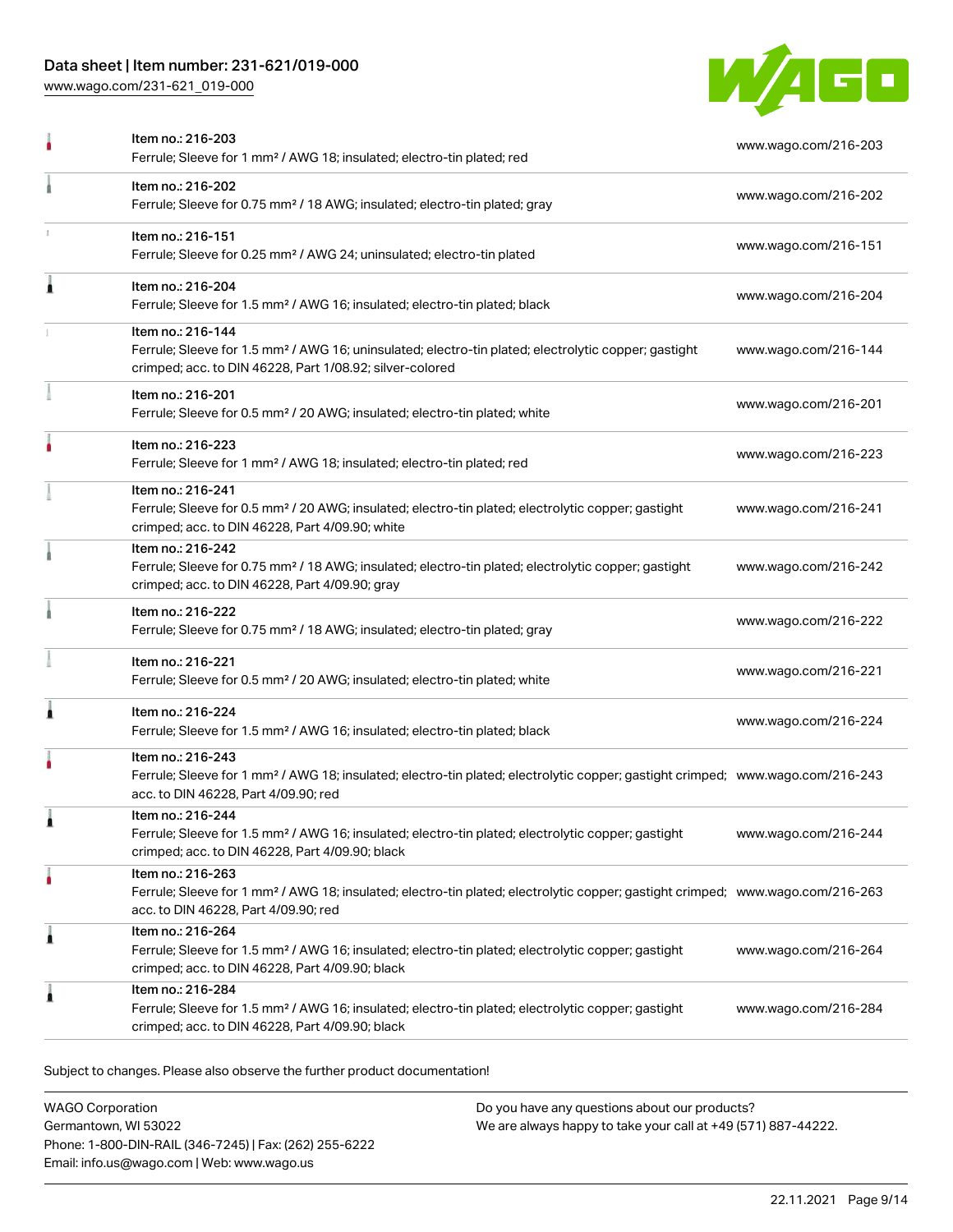# Data sheet | Item number: 231-621/019-000

[www.wago.com/231-621\\_019-000](http://www.wago.com/231-621_019-000)



| Item no.: 216-301<br>www.wago.com/216-301<br>Ferrule; Sleeve for 0.25 mm <sup>2</sup> / AWG 24; insulated; electro-tin plated; yellow<br>Item no.: 216-321<br>www.wago.com/216-321<br>Ferrule; Sleeve for 0.25 mm <sup>2</sup> / AWG 24; insulated; electro-tin plated; yellow<br>Item no.: 216-322<br>www.wago.com/216-322<br>Ferrule; Sleeve for 0.34 mm <sup>2</sup> / 22 AWG; insulated; electro-tin plated; green<br>Item no.: 216-302<br>www.wago.com/216-302<br>Ferrule; Sleeve for 0.34 mm <sup>2</sup> / 22 AWG; insulated; electro-tin plated; light turquoise<br>Coding<br>Item no.: 231-129<br>www.wago.com/231-129<br>Coding key; snap-on type; light gray<br>Cover<br>Item no.: 231-668<br>www.wago.com/231-668<br>Lockout caps; for covering unused clamping units; gray<br>Marking accessories<br>Marking strip<br>Item no.: 210-331/500-103<br>www.wago.com/210-331<br>Marking strips; as a DIN A4 sheet; MARKED; 1-12 (300x); Height of marker strip: 2.3 mm/0.091 in; Strip<br>/500-103<br>length 182 mm; Horizontal marking; Self-adhesive; white<br>Item no.: 210-331/500-104<br>www.wago.com/210-331<br>Marking strips; as a DIN A4 sheet; MARKED; 13-24 (300x); Height of marker strip: 2.3 mm/0.091 in; Strip<br>/500-104<br>length 182 mm; Horizontal marking; Self-adhesive; white<br>Item no.: 210-332/500-202<br>www.wago.com/210-332<br>Marking strips; as a DIN A4 sheet; MARKED; 1-16 (160x); Height of marker strip: 3 mm; Strip length 182<br>/500-202<br>mm; Horizontal marking; Self-adhesive; white<br>ltem no.: 210-332/500-206<br>www.wago.com/210-332<br>Marking strips; as a DIN A4 sheet; MARKED; 33-48 (160x); Height of marker strip: 3 mm; Strip length<br>/500-206<br>182 mm; Horizontal marking; Self-adhesive; white<br>Item no.: 210-332/500-205<br>www.wago.com/210-332<br>Marking strips; as a DIN A4 sheet; MARKED; 1-32 (80x); Height of marker strip: 3 mm; Strip length 182<br>/500-205<br>mm; Horizontal marking; Self-adhesive; white<br>Item no.: 210-332/500-204<br>www.wago.com/210-332<br>Marking strips; as a DIN A4 sheet; MARKED; 17-32 (160x); Height of marker strip: 3 mm; Strip length<br>/500-204<br>182 mm; Horizontal marking; Self-adhesive; white<br>Insulations stops |        | Item no.: 216-262<br>Ferrule; Sleeve for 0.75 mm <sup>2</sup> / 18 AWG; insulated; electro-tin plated; electrolytic copper; gastight<br>crimped; acc. to DIN 46228, Part 4/09.90; gray | www.wago.com/216-262 |
|------------------------------------------------------------------------------------------------------------------------------------------------------------------------------------------------------------------------------------------------------------------------------------------------------------------------------------------------------------------------------------------------------------------------------------------------------------------------------------------------------------------------------------------------------------------------------------------------------------------------------------------------------------------------------------------------------------------------------------------------------------------------------------------------------------------------------------------------------------------------------------------------------------------------------------------------------------------------------------------------------------------------------------------------------------------------------------------------------------------------------------------------------------------------------------------------------------------------------------------------------------------------------------------------------------------------------------------------------------------------------------------------------------------------------------------------------------------------------------------------------------------------------------------------------------------------------------------------------------------------------------------------------------------------------------------------------------------------------------------------------------------------------------------------------------------------------------------------------------------------------------------------------------------------------------------------------------------------------------------------------------------------------------------------------------------------------------------------------------------------------------------------------------------------------------------------------------------------------------------------|--------|----------------------------------------------------------------------------------------------------------------------------------------------------------------------------------------|----------------------|
|                                                                                                                                                                                                                                                                                                                                                                                                                                                                                                                                                                                                                                                                                                                                                                                                                                                                                                                                                                                                                                                                                                                                                                                                                                                                                                                                                                                                                                                                                                                                                                                                                                                                                                                                                                                                                                                                                                                                                                                                                                                                                                                                                                                                                                                |        |                                                                                                                                                                                        |                      |
|                                                                                                                                                                                                                                                                                                                                                                                                                                                                                                                                                                                                                                                                                                                                                                                                                                                                                                                                                                                                                                                                                                                                                                                                                                                                                                                                                                                                                                                                                                                                                                                                                                                                                                                                                                                                                                                                                                                                                                                                                                                                                                                                                                                                                                                |        |                                                                                                                                                                                        |                      |
|                                                                                                                                                                                                                                                                                                                                                                                                                                                                                                                                                                                                                                                                                                                                                                                                                                                                                                                                                                                                                                                                                                                                                                                                                                                                                                                                                                                                                                                                                                                                                                                                                                                                                                                                                                                                                                                                                                                                                                                                                                                                                                                                                                                                                                                |        |                                                                                                                                                                                        |                      |
|                                                                                                                                                                                                                                                                                                                                                                                                                                                                                                                                                                                                                                                                                                                                                                                                                                                                                                                                                                                                                                                                                                                                                                                                                                                                                                                                                                                                                                                                                                                                                                                                                                                                                                                                                                                                                                                                                                                                                                                                                                                                                                                                                                                                                                                |        |                                                                                                                                                                                        |                      |
|                                                                                                                                                                                                                                                                                                                                                                                                                                                                                                                                                                                                                                                                                                                                                                                                                                                                                                                                                                                                                                                                                                                                                                                                                                                                                                                                                                                                                                                                                                                                                                                                                                                                                                                                                                                                                                                                                                                                                                                                                                                                                                                                                                                                                                                | Coding |                                                                                                                                                                                        |                      |
|                                                                                                                                                                                                                                                                                                                                                                                                                                                                                                                                                                                                                                                                                                                                                                                                                                                                                                                                                                                                                                                                                                                                                                                                                                                                                                                                                                                                                                                                                                                                                                                                                                                                                                                                                                                                                                                                                                                                                                                                                                                                                                                                                                                                                                                |        |                                                                                                                                                                                        |                      |
|                                                                                                                                                                                                                                                                                                                                                                                                                                                                                                                                                                                                                                                                                                                                                                                                                                                                                                                                                                                                                                                                                                                                                                                                                                                                                                                                                                                                                                                                                                                                                                                                                                                                                                                                                                                                                                                                                                                                                                                                                                                                                                                                                                                                                                                |        |                                                                                                                                                                                        |                      |
|                                                                                                                                                                                                                                                                                                                                                                                                                                                                                                                                                                                                                                                                                                                                                                                                                                                                                                                                                                                                                                                                                                                                                                                                                                                                                                                                                                                                                                                                                                                                                                                                                                                                                                                                                                                                                                                                                                                                                                                                                                                                                                                                                                                                                                                | Cover  |                                                                                                                                                                                        |                      |
|                                                                                                                                                                                                                                                                                                                                                                                                                                                                                                                                                                                                                                                                                                                                                                                                                                                                                                                                                                                                                                                                                                                                                                                                                                                                                                                                                                                                                                                                                                                                                                                                                                                                                                                                                                                                                                                                                                                                                                                                                                                                                                                                                                                                                                                |        |                                                                                                                                                                                        |                      |
|                                                                                                                                                                                                                                                                                                                                                                                                                                                                                                                                                                                                                                                                                                                                                                                                                                                                                                                                                                                                                                                                                                                                                                                                                                                                                                                                                                                                                                                                                                                                                                                                                                                                                                                                                                                                                                                                                                                                                                                                                                                                                                                                                                                                                                                |        |                                                                                                                                                                                        |                      |
|                                                                                                                                                                                                                                                                                                                                                                                                                                                                                                                                                                                                                                                                                                                                                                                                                                                                                                                                                                                                                                                                                                                                                                                                                                                                                                                                                                                                                                                                                                                                                                                                                                                                                                                                                                                                                                                                                                                                                                                                                                                                                                                                                                                                                                                |        |                                                                                                                                                                                        |                      |
|                                                                                                                                                                                                                                                                                                                                                                                                                                                                                                                                                                                                                                                                                                                                                                                                                                                                                                                                                                                                                                                                                                                                                                                                                                                                                                                                                                                                                                                                                                                                                                                                                                                                                                                                                                                                                                                                                                                                                                                                                                                                                                                                                                                                                                                |        |                                                                                                                                                                                        |                      |
|                                                                                                                                                                                                                                                                                                                                                                                                                                                                                                                                                                                                                                                                                                                                                                                                                                                                                                                                                                                                                                                                                                                                                                                                                                                                                                                                                                                                                                                                                                                                                                                                                                                                                                                                                                                                                                                                                                                                                                                                                                                                                                                                                                                                                                                |        |                                                                                                                                                                                        |                      |
|                                                                                                                                                                                                                                                                                                                                                                                                                                                                                                                                                                                                                                                                                                                                                                                                                                                                                                                                                                                                                                                                                                                                                                                                                                                                                                                                                                                                                                                                                                                                                                                                                                                                                                                                                                                                                                                                                                                                                                                                                                                                                                                                                                                                                                                |        |                                                                                                                                                                                        |                      |
|                                                                                                                                                                                                                                                                                                                                                                                                                                                                                                                                                                                                                                                                                                                                                                                                                                                                                                                                                                                                                                                                                                                                                                                                                                                                                                                                                                                                                                                                                                                                                                                                                                                                                                                                                                                                                                                                                                                                                                                                                                                                                                                                                                                                                                                |        |                                                                                                                                                                                        |                      |
|                                                                                                                                                                                                                                                                                                                                                                                                                                                                                                                                                                                                                                                                                                                                                                                                                                                                                                                                                                                                                                                                                                                                                                                                                                                                                                                                                                                                                                                                                                                                                                                                                                                                                                                                                                                                                                                                                                                                                                                                                                                                                                                                                                                                                                                |        |                                                                                                                                                                                        |                      |
|                                                                                                                                                                                                                                                                                                                                                                                                                                                                                                                                                                                                                                                                                                                                                                                                                                                                                                                                                                                                                                                                                                                                                                                                                                                                                                                                                                                                                                                                                                                                                                                                                                                                                                                                                                                                                                                                                                                                                                                                                                                                                                                                                                                                                                                |        |                                                                                                                                                                                        |                      |
|                                                                                                                                                                                                                                                                                                                                                                                                                                                                                                                                                                                                                                                                                                                                                                                                                                                                                                                                                                                                                                                                                                                                                                                                                                                                                                                                                                                                                                                                                                                                                                                                                                                                                                                                                                                                                                                                                                                                                                                                                                                                                                                                                                                                                                                |        |                                                                                                                                                                                        |                      |
|                                                                                                                                                                                                                                                                                                                                                                                                                                                                                                                                                                                                                                                                                                                                                                                                                                                                                                                                                                                                                                                                                                                                                                                                                                                                                                                                                                                                                                                                                                                                                                                                                                                                                                                                                                                                                                                                                                                                                                                                                                                                                                                                                                                                                                                |        |                                                                                                                                                                                        |                      |

.<br>Subject to changes. Please also observe the further product documentation!

WAGO Corporation Germantown, WI 53022 Phone: 1-800-DIN-RAIL (346-7245) | Fax: (262) 255-6222 Email: info.us@wago.com | Web: www.wago.us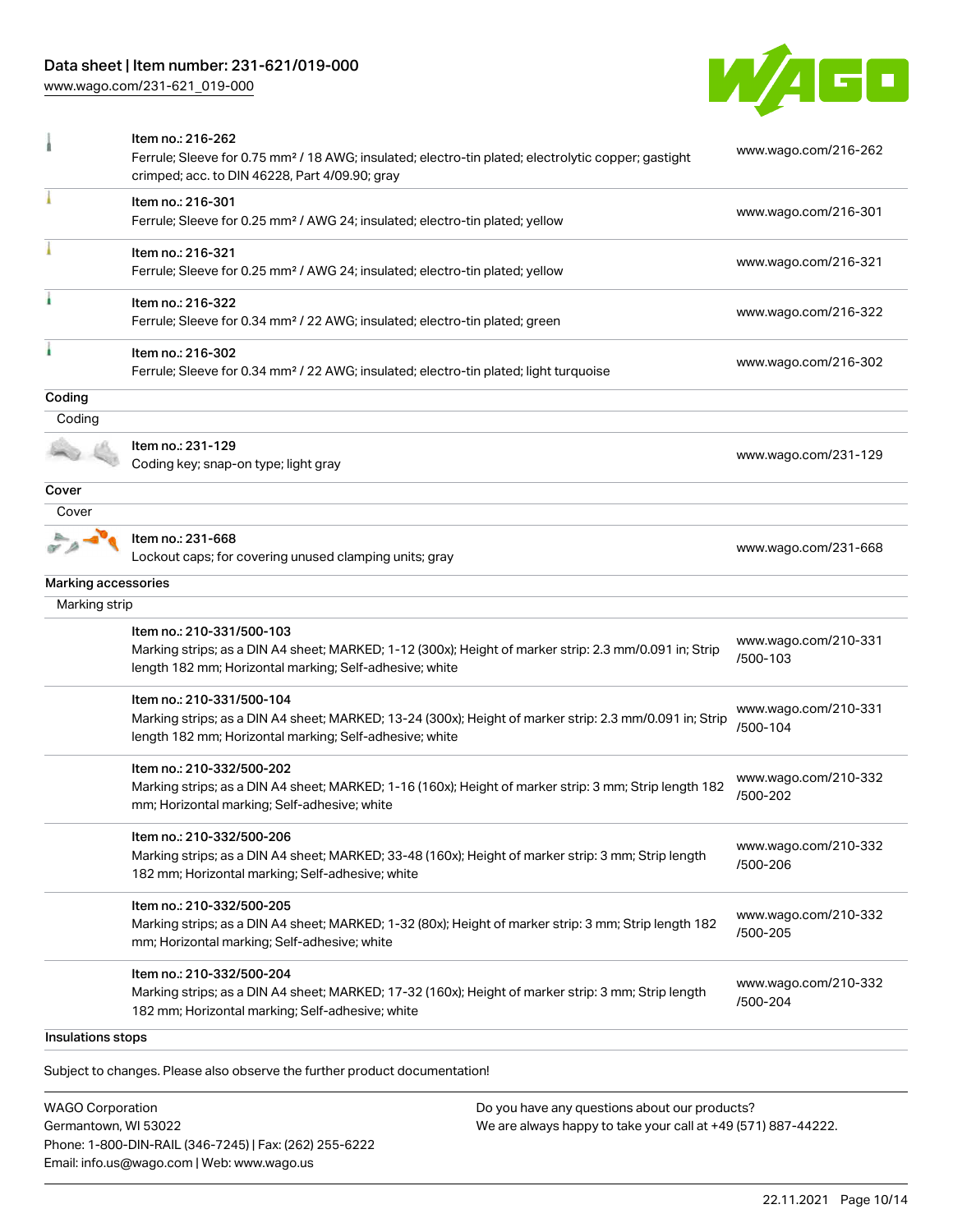Insulation stop



|                      | Item no.: 231-672<br>Insulation stop; 0.75 - 1 mm <sup>2</sup> ; dark gray                      | www.wago.com/231-672 |
|----------------------|-------------------------------------------------------------------------------------------------|----------------------|
|                      | Item no.: 231-670<br>Insulation stop; 0.08-0.2 mm <sup>2</sup> / 0.2 mm <sup>2</sup> "s"; white | www.wago.com/231-670 |
|                      | Item no.: 231-671<br>Insulation stop; 0.25 - 0.5 mm <sup>2</sup> ; light gray                   | www.wago.com/231-671 |
| Jumpers              |                                                                                                 |                      |
| Jumper               |                                                                                                 |                      |
|                      | Item no.: 231-905<br>Jumper; for conductor entry; 5-way; insulated; gray                        | www.wago.com/231-905 |
|                      | Item no.: 231-903<br>Jumper; for conductor entry; 3-way; insulated; gray                        | www.wago.com/231-903 |
|                      | Item no.: 231-907<br>Jumper; for conductor entry; 7-way; insulated; gray                        | www.wago.com/231-907 |
|                      | Item no.: 231-910<br>Jumper; for conductor entry; 10-way; insulated; gray                       | www.wago.com/231-910 |
|                      | Item no.: 231-902<br>Jumper; for conductor entry; 2-way; insulated; gray                        | www.wago.com/231-902 |
| <b>Mounting</b>      |                                                                                                 |                      |
| Mounting accessories |                                                                                                 |                      |
|                      | Item no.: 209-147<br>Self-tapping screw                                                         | www.wago.com/209-147 |
|                      | Item no.: 231-194<br>Self-tapping screw; B 2.2x13, fixing hole 1.8 mm Ø                         | www.wago.com/231-194 |
| SALLARS              | Item no.: 231-195<br>Screw with nut; M2x12; for fixing element                                  | www.wago.com/231-195 |
|                      | Item no.: 231-295<br>Screw with nut                                                             | www.wago.com/231-295 |

Downloads Documentation

#### Additional Information

Subject to changes. Please also observe the further product documentation!

WAGO Corporation Germantown, WI 53022 Phone: 1-800-DIN-RAIL (346-7245) | Fax: (262) 255-6222 Email: info.us@wago.com | Web: www.wago.us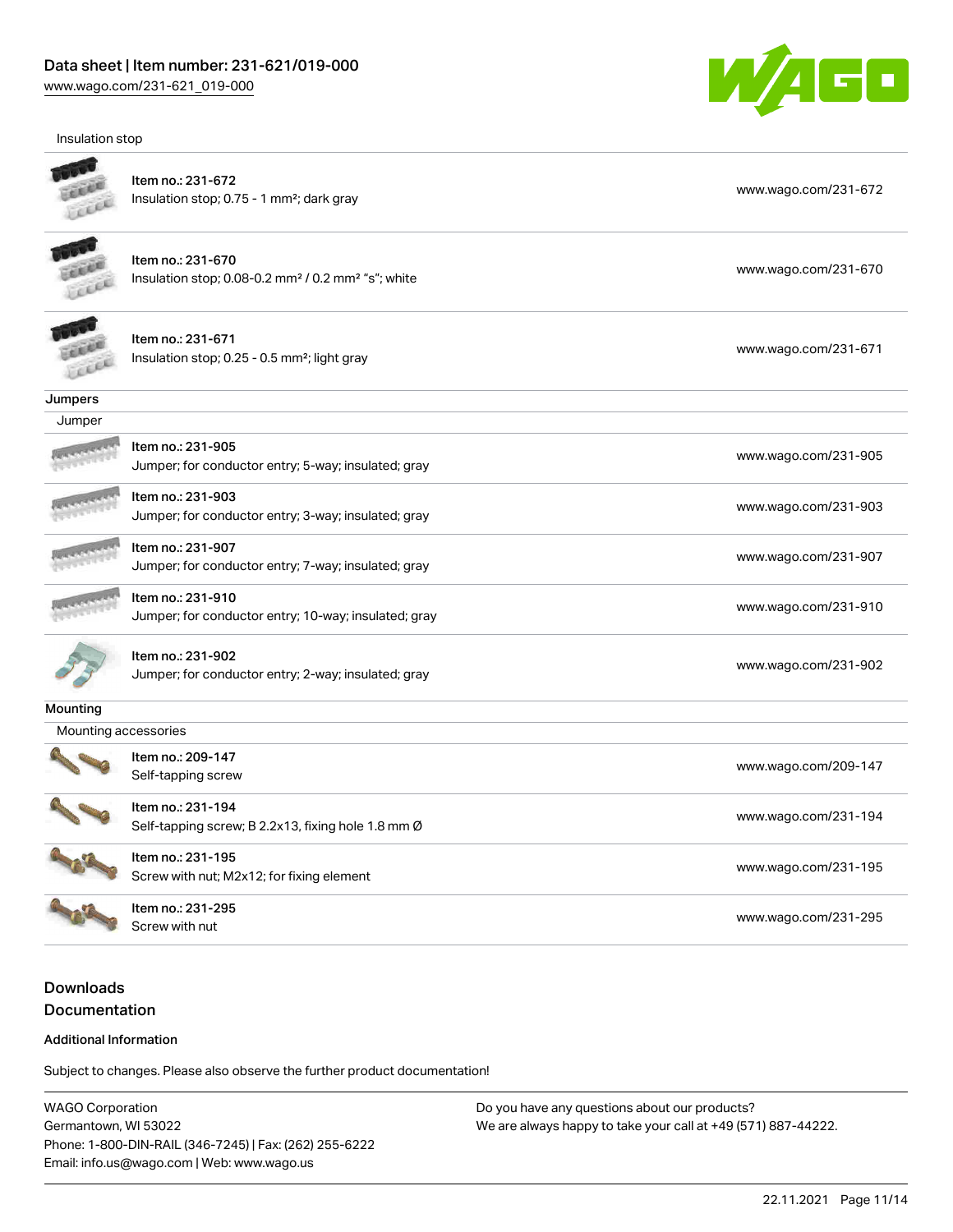

| 2019 Apr 3<br>Technical explanations<br>pdf<br>Download<br>2.0 MB |
|-------------------------------------------------------------------|
|-------------------------------------------------------------------|

## CAD files

#### CAD data

| 2D/3D Models 231-621/019-000                                                                                                                  |            | Download |
|-----------------------------------------------------------------------------------------------------------------------------------------------|------------|----------|
| CAE data                                                                                                                                      |            |          |
| EPLAN Data Portal 231-621/019-000                                                                                                             | <b>URL</b> | Download |
| EPLAN Data Portal 231-621/019-000                                                                                                             | URL        | Download |
| ZUKEN Portal 231-621/019-000                                                                                                                  | <b>URL</b> | Download |
| <b>Environmental Product Compliance</b>                                                                                                       |            |          |
| <b>Compliance Search</b>                                                                                                                      |            |          |
| Environmental Product Compliance 231-621/019-000<br>1-conductor male connector; CAGE CLAMP®; 2.5 mm <sup>2</sup> ; Pin spacing 5 mm; 21-pole; |            | Download |

clamping collar; 2,50 mm²; gray

## Installation Notes



Inserting a conductor via 3.5 mm screwdriver – CAGE CLAMP® actuation parallel to conductor entry.



Inserting a conductor via 3.5 mm screwdriver – CAGE CLAMP® actuation perpendicular to conductor entry.



Inserting a conductor into CAGE CLAMP® unit via operating lever (231-291).

Subject to changes. Please also observe the further product documentation!

WAGO Corporation Germantown, WI 53022 Phone: 1-800-DIN-RAIL (346-7245) | Fax: (262) 255-6222 Email: info.us@wago.com | Web: www.wago.us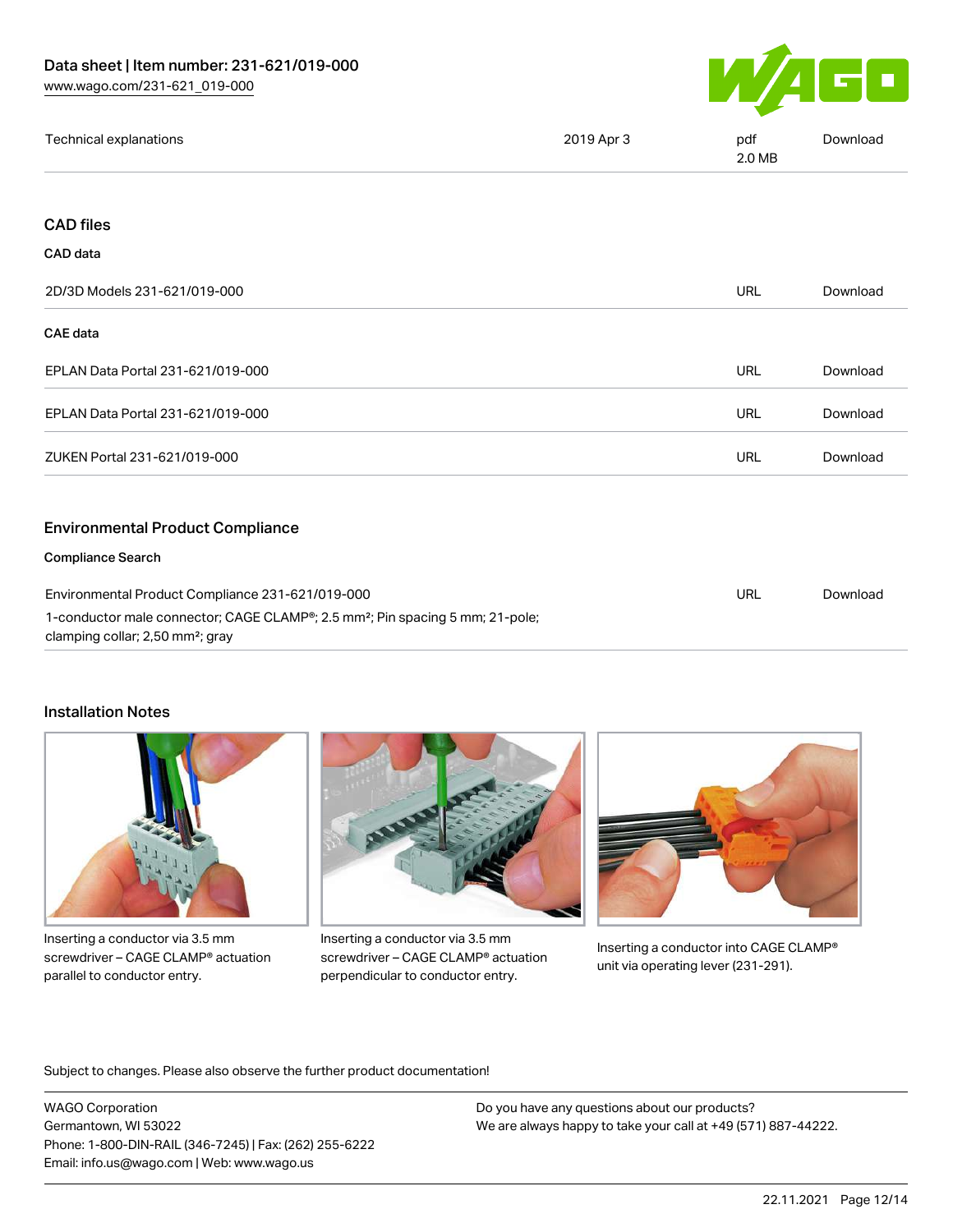



Inserting a conductor via operating tool.

Coding



Coding a male header – fitting coding key(s).



Testing – female connector with CAGE CLAMP®

Integrated test ports for testing perpendicular to conductor entry via 2 or 2.3 mm Ø test plug

#### Installation

Subject to changes. Please also observe the further product documentation!

WAGO Corporation Germantown, WI 53022 Phone: 1-800-DIN-RAIL (346-7245) | Fax: (262) 255-6222 Email: info.us@wago.com | Web: www.wago.us